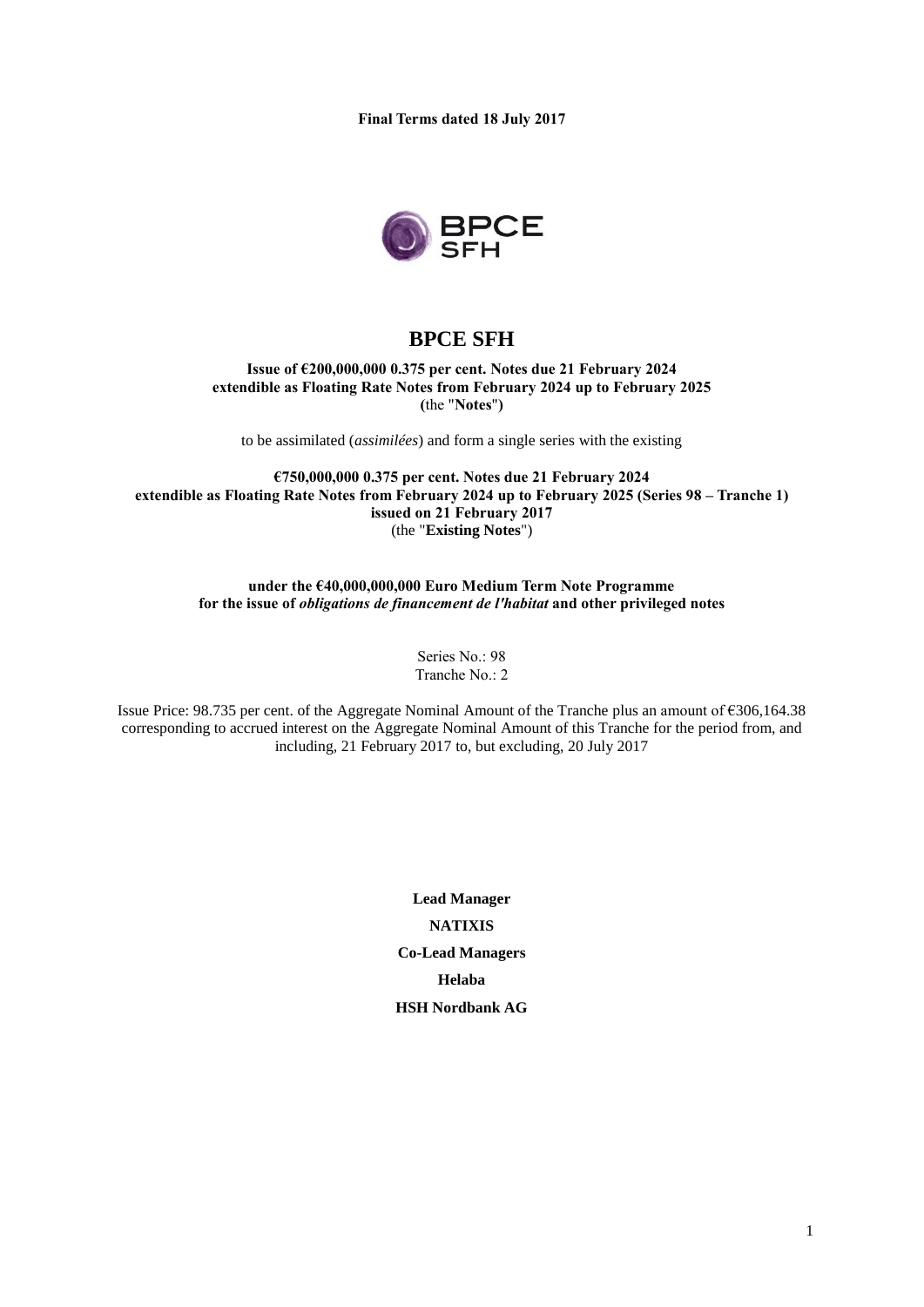#### **PART A - CONTRACTUAL TERMS**

Terms used herein shall be deemed to be defined as such for the purposes of the Conditions which are the 2016 Conditions which are incorporated by reference in the base prospectus dated 18 May 2017 which received visa No. 17-209 from the *Autorité des marchés financiers* (the "**AMF**") on 18 May 2017 (the "**Base Prospectus**") which constitutes a base prospectus for the purposes of the Prospectus Directive (as defined below).

This document constitutes the final terms (the "**Final Terms**") relating to the notes described herein (the "**Notes**") for the purposes of Article 5.4 of the Prospectus Directive and must be read in conjunction with such Base Prospectus, save in respect of section "Terms and Conditions of the French Law Notes" which is replaced by the 2016 Conditions. Full information on the Issuer and the offer of the Notes is only available on the basis of the combination of these Final Terms and the Base Prospectus, save in respect of section "Terms and Conditions of the French Law Notes" which is replaced by the 2016 Conditions. The Base Prospectus and these Final Terms are available for viewing on the websites of BPCE (www.bpce.fr) and of the AMF (www.amf-france.org) and during normal business hours at the registered office of the Issuer and at the specified office of the Paying Agent where copies may be obtained.

"**Prospectus Directive**" means Directive 2003/71/EC of the European Parliament and of the Council of 4 November 2003, as amended, and includes any relevant implementing measure of such directive in each relevant Member State of the European Economic Area.

| 1.  | (i)                                       | <b>Series Number:</b>                  | 98                                                                                                                                                                                                                                                                                                   |
|-----|-------------------------------------------|----------------------------------------|------------------------------------------------------------------------------------------------------------------------------------------------------------------------------------------------------------------------------------------------------------------------------------------------------|
|     | (ii)                                      | <b>Tranche Number:</b>                 | 2                                                                                                                                                                                                                                                                                                    |
|     | (iii)                                     | Date on which Notes become<br>fungible | The Notes will, upon listing, be assimilated<br>and form a single series and be<br>(assimilées)<br>interchangeable for trading purposes with the Existing<br>Notes.                                                                                                                                  |
| 2.  |                                           | <b>Specified Currency:</b>             | Euro (" $\epsilon$ ")                                                                                                                                                                                                                                                                                |
| 3.  | <b>Aggregate Nominal Amount of Notes:</b> |                                        |                                                                                                                                                                                                                                                                                                      |
|     | (i)                                       | Series:                                | €950,000,000                                                                                                                                                                                                                                                                                         |
|     | (ii)                                      | Tranche:                               | €200,000,000                                                                                                                                                                                                                                                                                         |
| 4.  | <b>Issue Price:</b>                       |                                        | 98.735 per cent. of the Aggregate Nominal Amount of<br>Tranche<br>plus an amount of $\epsilon$ 306,164.38<br>the<br>corresponding to accrued interest on the Aggregate<br>Nominal Amount of this Tranche for the period from,<br>and including, 21 February 2017 to, but excluding,<br>20 July 2017. |
| 5.  | <b>Specified Denomination:</b>            |                                        | €100,000                                                                                                                                                                                                                                                                                             |
| 6.  | (i)                                       | <b>Issue Date:</b>                     | 20 July 2017                                                                                                                                                                                                                                                                                         |
|     | (ii)                                      | <b>Interest Commencement Date:</b>     | 21 February 2017                                                                                                                                                                                                                                                                                     |
| 7.  | <b>Final Maturity Date:</b>               |                                        | 21 February 2024                                                                                                                                                                                                                                                                                     |
| 8.  | <b>Extended Final Maturity Date:</b>      |                                        | Specified Interest Payment Date falling on, or nearest<br>to, 21 February 2025                                                                                                                                                                                                                       |
| 9.  | <b>Interest Basis:</b>                    |                                        | <b>Fixed/Floating Rate</b>                                                                                                                                                                                                                                                                           |
|     |                                           |                                        | (further particulars specified below)                                                                                                                                                                                                                                                                |
| 10. |                                           | <b>Redemption/Payment Basis:</b>       | Subject to any purchase and cancellation or early<br>redemption, the Notes will be redeemed on the Final<br>Maturity Date or the Extended Final Maturity Date, as<br>the case may be at 100 per cent. of their Specified<br>Denomination                                                             |

*(further particulars specified below)*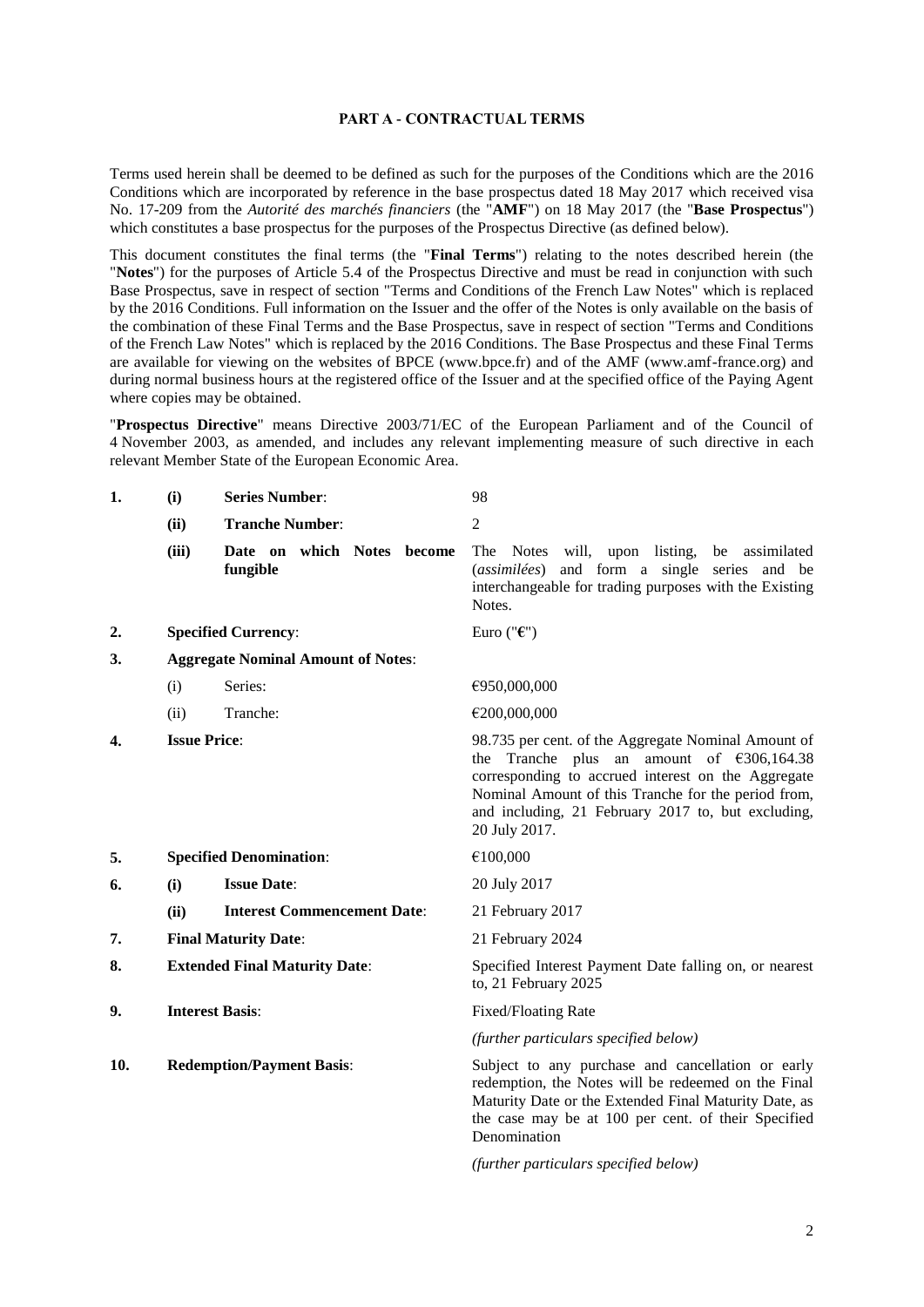## **11. Change of Interest Basis**: Applicable – Fixed/Floating Rate

- **12. Put/Call Options**: Not Applicable
- **13. Date of corporate authorisations for**

(*further particulars specified below in "Fixed/Floating Rate Notes Provisions*")

**issuance of Notes obtained**: Decisions of the *Conseil d'administration* (Board of Directors) of the Issuer (i) dated 16 December 2016, 26 April 2017 and 20 June 2017 authorising the issue of *obligations de financement de l'habitat* and other resources benefiting from the *privilège* referred to in Article L.513-11 of the French Monetary and Financial Code (*Code monétaire et financier*) up to  $\epsilon$ 3,500,000,000 for the period beginning on 1 January 2017 and ending on 31 December 2017 and (ii) dated 20 June 2017 authorising the quarterly programme of borrowings benefiting from such *privilège* up to  $\epsilon$ 1,000,000,000 for the third quarter of 2017.

## **PROVISIONS RELATING TO INTEREST PAYABLE**

| Rate of Interest:<br>(i)<br>(ii)<br><b>Interest Payment Dates:</b><br>21<br>Date<br><b>Fixed Coupon Amount:</b><br>(iii)<br><b>Broken Amount:</b><br>Not Applicable<br>(iv)<br>Actual/Actual-ICMA<br>Day Count Fraction (Condition 5(a)):<br>(v)<br><b>Determination Dates:</b><br>21 February in each year<br>(vi)<br>(vii)<br>Payment on non-Business Days:<br>As per Conditions<br>15.<br><b>Floating Rate Notes Provisions:</b><br>Applicable after the Switch Date<br><b>Interest Periods:</b><br>(i)<br>Specified Interest Payment Dates:<br>(ii)<br>$(v)$ below<br>First Specified Interest Payment Date:<br>(iii)<br>21 March 2024<br><b>Interest Period Date:</b><br>Specified Interest Payment Date<br>(iv) | 14. | <b>Fixed Rate Notes Provisions:</b> |  | Applicable before the Switch Date                                                                                                                                                                                                                                                                                                                                                                                                                                                                                                                               |
|-----------------------------------------------------------------------------------------------------------------------------------------------------------------------------------------------------------------------------------------------------------------------------------------------------------------------------------------------------------------------------------------------------------------------------------------------------------------------------------------------------------------------------------------------------------------------------------------------------------------------------------------------------------------------------------------------------------------------|-----|-------------------------------------|--|-----------------------------------------------------------------------------------------------------------------------------------------------------------------------------------------------------------------------------------------------------------------------------------------------------------------------------------------------------------------------------------------------------------------------------------------------------------------------------------------------------------------------------------------------------------------|
|                                                                                                                                                                                                                                                                                                                                                                                                                                                                                                                                                                                                                                                                                                                       |     |                                     |  | 0.375 per cent. <i>per annum</i> payable annually in arrear                                                                                                                                                                                                                                                                                                                                                                                                                                                                                                     |
|                                                                                                                                                                                                                                                                                                                                                                                                                                                                                                                                                                                                                                                                                                                       |     |                                     |  | February in each year, from and including<br>21 February 2018 up to and including the Final Maturity                                                                                                                                                                                                                                                                                                                                                                                                                                                            |
|                                                                                                                                                                                                                                                                                                                                                                                                                                                                                                                                                                                                                                                                                                                       |     |                                     |  | Rate of Interest $\times$ Specified Denomination $\times$ Day Count<br>Fraction (i.e. $\epsilon$ 375 per $\epsilon$ 100,000 in Specified Denomination)                                                                                                                                                                                                                                                                                                                                                                                                          |
|                                                                                                                                                                                                                                                                                                                                                                                                                                                                                                                                                                                                                                                                                                                       |     |                                     |  |                                                                                                                                                                                                                                                                                                                                                                                                                                                                                                                                                                 |
|                                                                                                                                                                                                                                                                                                                                                                                                                                                                                                                                                                                                                                                                                                                       |     |                                     |  |                                                                                                                                                                                                                                                                                                                                                                                                                                                                                                                                                                 |
|                                                                                                                                                                                                                                                                                                                                                                                                                                                                                                                                                                                                                                                                                                                       |     |                                     |  |                                                                                                                                                                                                                                                                                                                                                                                                                                                                                                                                                                 |
|                                                                                                                                                                                                                                                                                                                                                                                                                                                                                                                                                                                                                                                                                                                       |     |                                     |  |                                                                                                                                                                                                                                                                                                                                                                                                                                                                                                                                                                 |
|                                                                                                                                                                                                                                                                                                                                                                                                                                                                                                                                                                                                                                                                                                                       |     |                                     |  |                                                                                                                                                                                                                                                                                                                                                                                                                                                                                                                                                                 |
|                                                                                                                                                                                                                                                                                                                                                                                                                                                                                                                                                                                                                                                                                                                       |     |                                     |  | The period from and including the Final Maturity Date to<br>but excluding the first Specified Interest Payment Date and<br>each successive period from and including a Specified<br>Interest Payment Date to but excluding the next succeeding<br>Specified Interest Payment Date, up to and excluding the<br>Extended Final Maturity Date or, if earlier, the Specified<br>Interest Payment Date on which the Notes are redeemed in<br>full, all such dates being subject to adjustment in accordance<br>with the Business Day Convention set out in (v) below |
|                                                                                                                                                                                                                                                                                                                                                                                                                                                                                                                                                                                                                                                                                                                       |     |                                     |  | Payable monthly in arrear on the $21st$ of each month from<br>and including 21 March 2024 up to and including<br>21 February 2025, all such dates being subject to adjustment<br>in accordance with the Business Day Convention set out in                                                                                                                                                                                                                                                                                                                      |
|                                                                                                                                                                                                                                                                                                                                                                                                                                                                                                                                                                                                                                                                                                                       |     |                                     |  | Specified Interest Payment Date falling on, or nearest to,                                                                                                                                                                                                                                                                                                                                                                                                                                                                                                      |
|                                                                                                                                                                                                                                                                                                                                                                                                                                                                                                                                                                                                                                                                                                                       |     |                                     |  |                                                                                                                                                                                                                                                                                                                                                                                                                                                                                                                                                                 |

(v) Business Day Convention: Modified Following Business Day Convention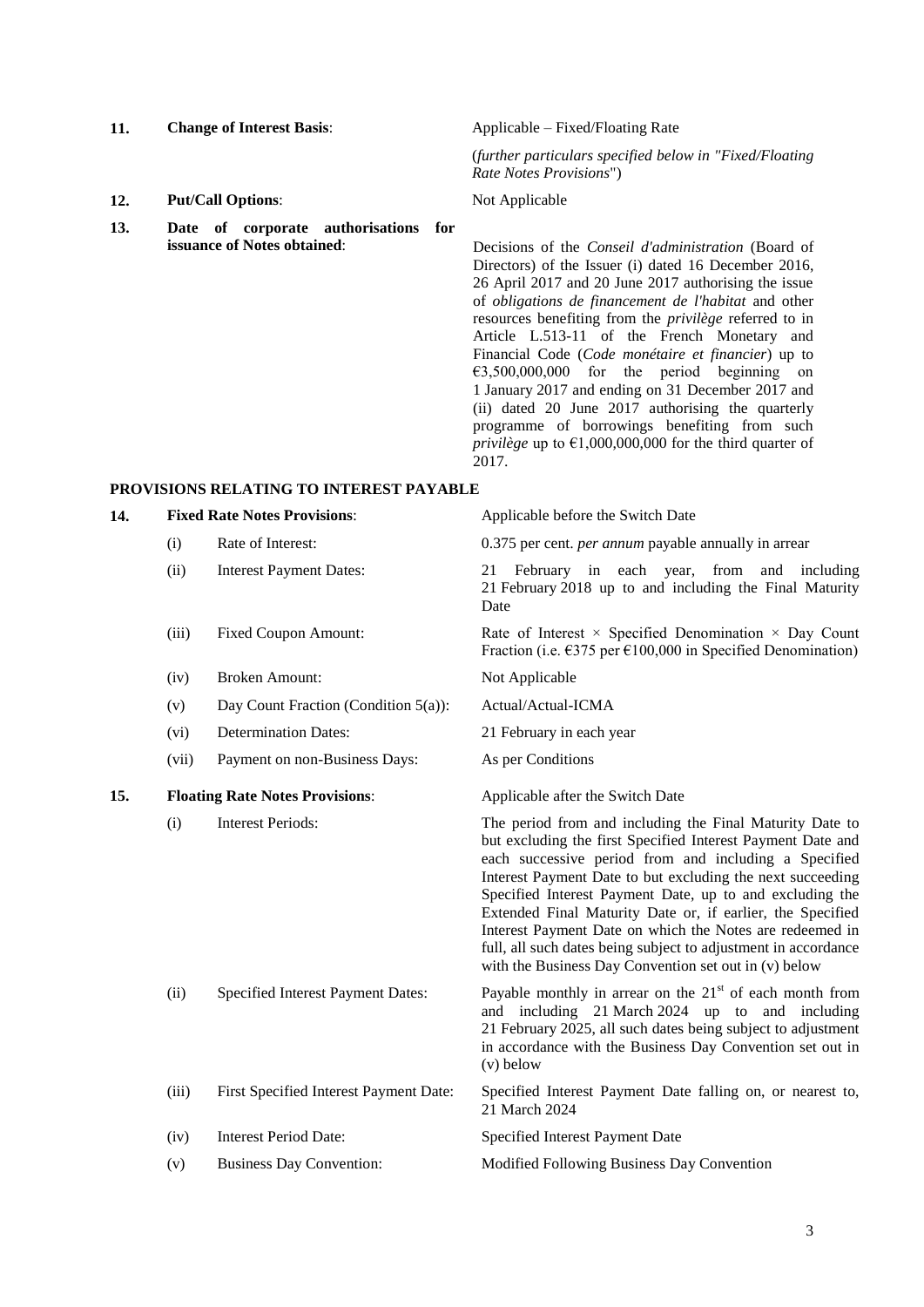|     | (vi)                                         | Business Centre (Condition $5(a)$ ):                                                                                     | Not Applicable                                                                                                                                                    |
|-----|----------------------------------------------|--------------------------------------------------------------------------------------------------------------------------|-------------------------------------------------------------------------------------------------------------------------------------------------------------------|
|     | (vii)                                        | Manner in which the Rate of Interest<br>is/are to be determined:                                                         | <b>Screen Rate Determination</b>                                                                                                                                  |
|     | (viii)                                       | Party responsible for calculating the<br>Rate of Interest and/or Interest Amount<br>(if not the Note Calculation Agent): | Not Applicable                                                                                                                                                    |
|     | (ix)                                         | Screen Rate Determination: (Condition<br>5(c)(iii)(C))                                                                   | Applicable                                                                                                                                                        |
|     |                                              | - Relevant Rate:                                                                                                         | EURIBOR 1 month                                                                                                                                                   |
|     |                                              | - Interest Determination Dates:                                                                                          | Two TARGET Business Days prior to the first day in each<br><b>Interest Period</b>                                                                                 |
|     |                                              | - Relevant Screen Page:                                                                                                  | Reuters EURIBOR01                                                                                                                                                 |
|     |                                              | - Relevant Screen Page Time:                                                                                             | Not Applicable                                                                                                                                                    |
|     | (x)                                          | <b>FBF</b><br>Determination<br>(Condition<br>$5(c)(iii)(B))$ :                                                           | Not Applicable                                                                                                                                                    |
|     | (xi)                                         | <b>ISDA</b><br>Determination<br>(Condition<br>$5(c)(iii)(A))$ :                                                          | Not Applicable                                                                                                                                                    |
|     | (xii)                                        | Margin:                                                                                                                  | $+0.06$ per cent. <i>per annum</i>                                                                                                                                |
|     | (xiii)                                       | Rate Multiplier:                                                                                                         | Not Applicable                                                                                                                                                    |
|     | (xiv)                                        | Minimum Rate of Interest:                                                                                                | 0.00 per cent. per annum                                                                                                                                          |
|     | $\left( xy\right)$                           | Maximum Rate of Interest:                                                                                                | Not Applicable                                                                                                                                                    |
|     | (xvi)                                        | Day Count Fraction (Condition 5(a)):                                                                                     | Actual/360                                                                                                                                                        |
| 16. | <b>Fixed/Floating Rate Notes Provisions:</b> |                                                                                                                          | Applicable                                                                                                                                                        |
|     | (i)                                          | Issuer Change of Interest Basis:                                                                                         | Not Applicable                                                                                                                                                    |
|     | (ii)                                         | Automatic Change of Interest Basis:                                                                                      | Applicable                                                                                                                                                        |
|     | (iii)                                        | Rate of Interest applicable to the<br>Interest Periods preceding the Switch<br>Date (excluded):                          | Determined in accordance with Condition 5(b), as though the<br>Note was a Fixed Rate Note with further variables set out in<br>item 14 of these Final Terms       |
|     | (iv)                                         | Rate of Interest applicable to the<br>Interest Periods following the Switch<br>Date (included):                          | Determined in accordance with Condition $5(c)$ , as though the<br>Note was a Floating Rate Note with further variables set out<br>in item 15 of these Final Terms |
|     | (v)                                          | Switch Date:                                                                                                             | 21 February 2024                                                                                                                                                  |
|     | (vi)                                         | Minimum notice period required for<br>notice from the Issuer:                                                            | Not Applicable                                                                                                                                                    |
| 17. |                                              | <b>Zero Coupon Notes Provisions</b>                                                                                      | Not Applicable                                                                                                                                                    |
|     |                                              | PROVISIONS RELATING TO REDEMPTION                                                                                        |                                                                                                                                                                   |
| 18. | <b>Call Option:</b>                          |                                                                                                                          | Not Applicable                                                                                                                                                    |
| 19. | <b>Put Option:</b>                           |                                                                                                                          | Not Applicable                                                                                                                                                    |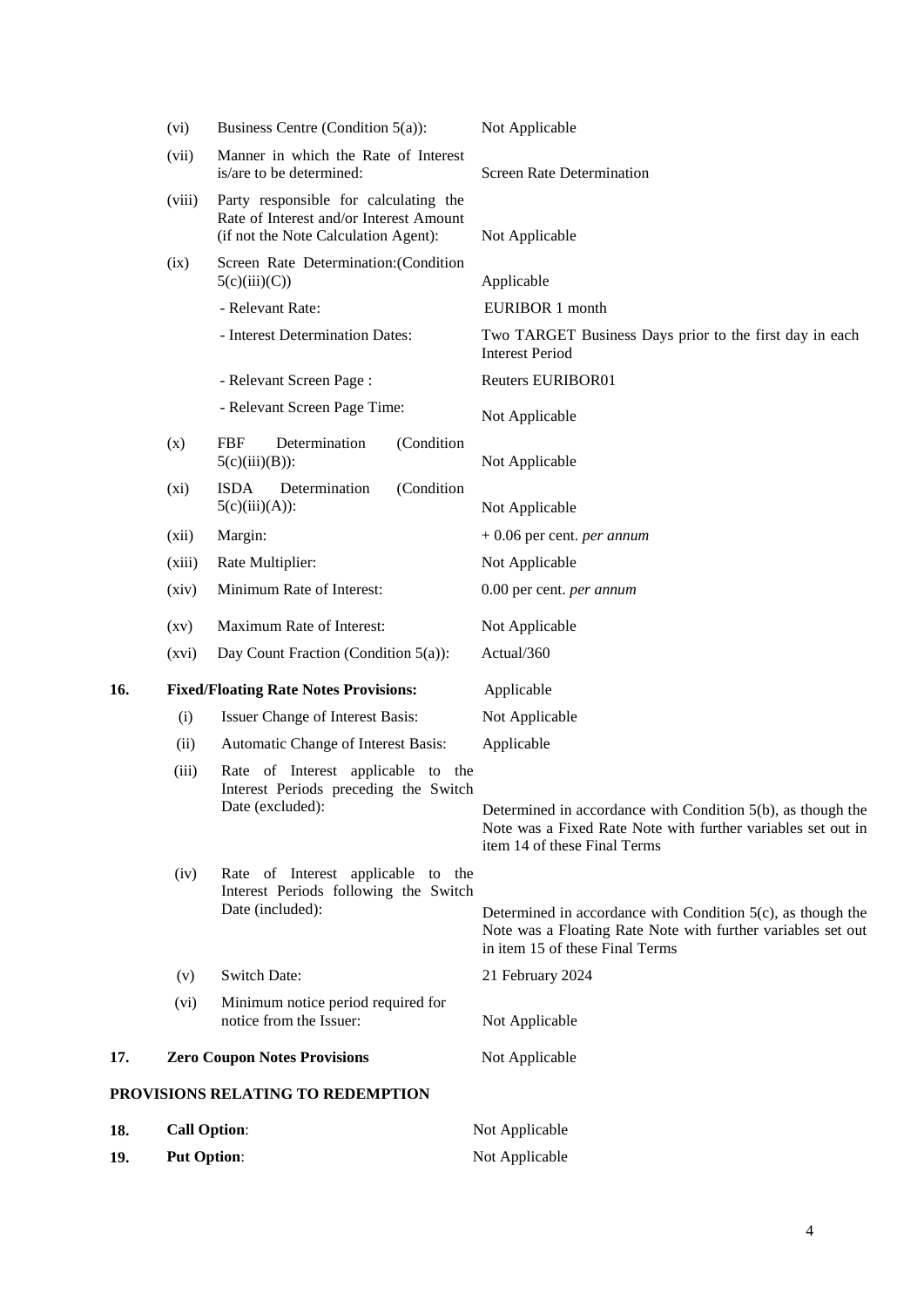| 20. | <b>Final Redemption Amount of each Note:</b>                                                                   | €100,000 per €100,000 in Specified Denomination                                      |  |
|-----|----------------------------------------------------------------------------------------------------------------|--------------------------------------------------------------------------------------|--|
| 21. | <b>Redemption by Instalment:</b>                                                                               | Not Applicable                                                                       |  |
| 22. | <b>Early Redemption Amount:</b>                                                                                |                                                                                      |  |
|     | Early Redemption Amount of each Note<br>payable on early redemption as set out in the<br>Terms and Conditions: | $\epsilon$ 100,000 per $\epsilon$ 100,000 in Specified Denomination                  |  |
| 23. | <b>Purchases (Condition 6(h)):</b>                                                                             | The Notes purchased may be held and resold as set out<br>in the Terms and Conditions |  |

## **GENERAL PROVISIONS APPLICABLE TO THE NOTES**

| 24. |                                                                                                                             | <b>Governing law:</b>                                                                                                                | French law                      |
|-----|-----------------------------------------------------------------------------------------------------------------------------|--------------------------------------------------------------------------------------------------------------------------------------|---------------------------------|
| 25. | <b>Form of Notes:</b>                                                                                                       |                                                                                                                                      | Dematerialised Notes            |
|     | (i)                                                                                                                         | Form of Dematerialised Notes:                                                                                                        | Bearer form <i>(au porteur)</i> |
|     | (ii)                                                                                                                        | <b>Registration Agent:</b>                                                                                                           | Not Applicable                  |
|     | (iii)                                                                                                                       | Temporary Global Certificate:                                                                                                        | Not Applicable                  |
| 26. | <b>Financial</b>                                                                                                            | <b>Centre</b><br>other<br>special<br><sub>or</sub><br>provisions relating to payment dates for<br>the purposes of Condition $7(g)$ : | Not Applicable                  |
| 27. | Talons for future Coupons or Receipts to<br>be attached to Definitive Materialised<br>Notes (and dates on which such Talons |                                                                                                                                      |                                 |
|     | mature):                                                                                                                    |                                                                                                                                      | Not Applicable                  |
| 28. | Masse:                                                                                                                      |                                                                                                                                      | Contractual Masse shall apply   |

## **RESPONSIBILITY**

I accept responsibility for the information contained in these Final Terms.

Signed on behalf of BPCE SFH:

By: Jean-Philippe Berthaut, *Directeur Général Délégué*

Duly authorised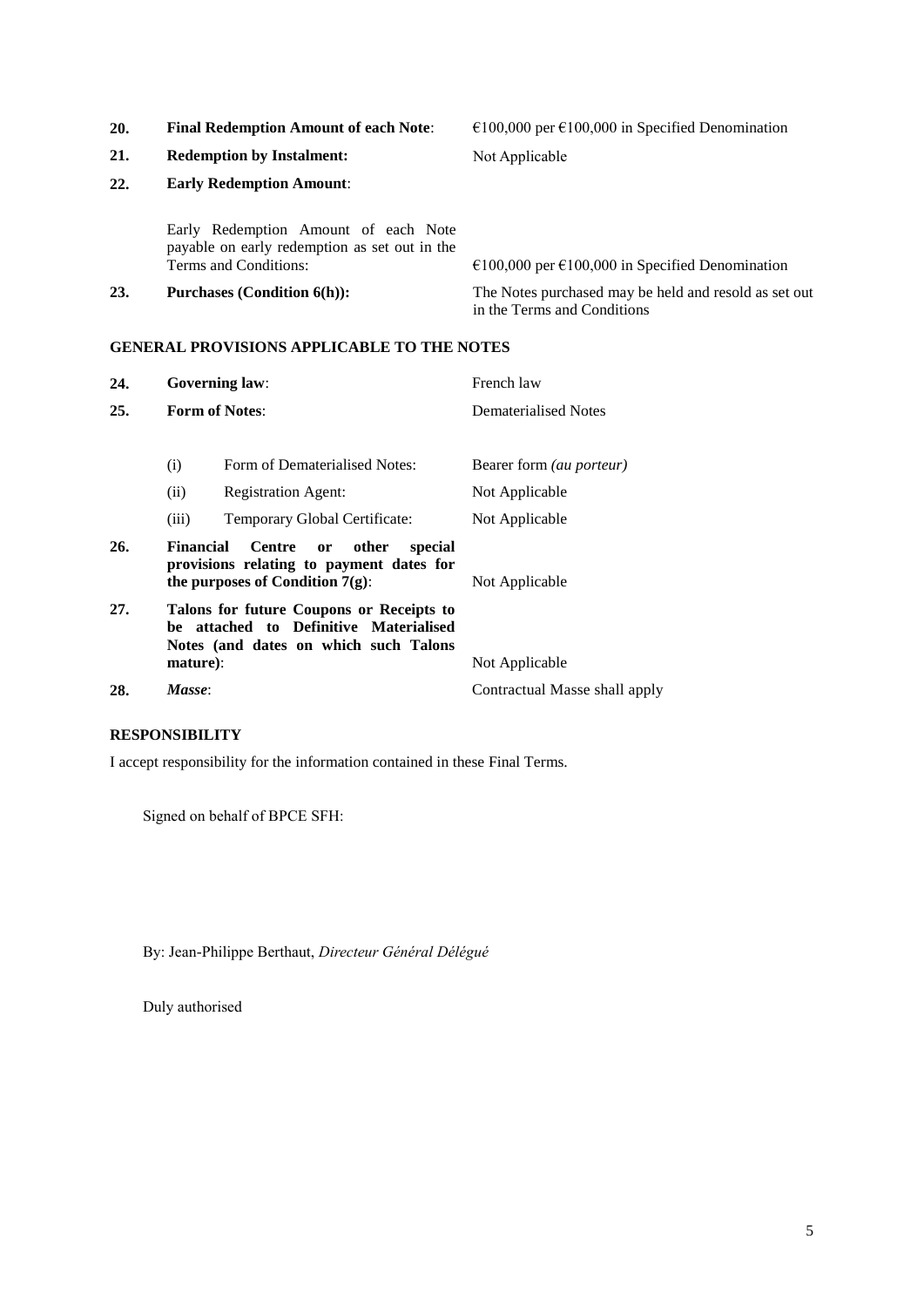#### **PART B - OTHER INFORMATION**

#### **1. LISTING AND ADMISSION TO TRADING**

- (i) Listing: Euronext Paris
- - (b) Regulated Markets or equivalent markets on which, to the knowledge of the Issuer, securities of the same class of the Notes to be admitted to trading are already
- (iii) Estimate of total expenses related to admission to trading:  $\epsilon$  10,875 (including the AMF fees)

## **2. RATINGS**

(ii) (a) Admission to trading: Application has been made by the Issuer (or on its behalf) for the Notes to be admitted to trading on Euronext Paris with effect from 20 July 2017.

> admitted to trading: The Existing Notes are already admitted to trading on Euronext Paris.

Ratings: The Notes are expected to be rated:

AAA by Standard & Poor's Credit Market Services Europe Limited; and

Aaa by Moody's Investors Service Ltd.

Each of the above agencies is established in the European Union and registered under Regulation (EC) 1060/2009 of the European Parliament and the Council of 16 September 2009 on credit rating agencies, as amended (the "**CRA Regulation**") and included in the list of registered credit rating agencies published on the website of the European Securities and Markets Authority [\(www.esma.europa.eu\)](http://www.esma.europa.eu/) in accordance with the CRA Regulation

## **3. INTERESTS OF NATURAL AND LEGAL PERSONS INVOLVED IN THE ISSUE**

Save as discussed in sections "Subscription and Sale" and "Risk factors – Risks related to the Issuer - Certain conflicts of interest" of the Base Prospectus, so far as the Issuer is aware, no person involved in the offer of the Notes has an interest material to the issue.

## **4. YIELD**

Indication of yield: 0.571 per cent. *per annum* **5. OPERATIONAL INFORMATION** ISIN Code: FR0013238219 Common Code: 156773972 Depositaries: (a) Euroclear France to act as Central Depositary: Yes (b) Common Depositary for Euroclear Bank and Clearstream Banking, SA: No Any clearing system other than Euroclear Bank S.A./N.V. and Clearstream Banking, SA and the relevant identification number: Not Applicable